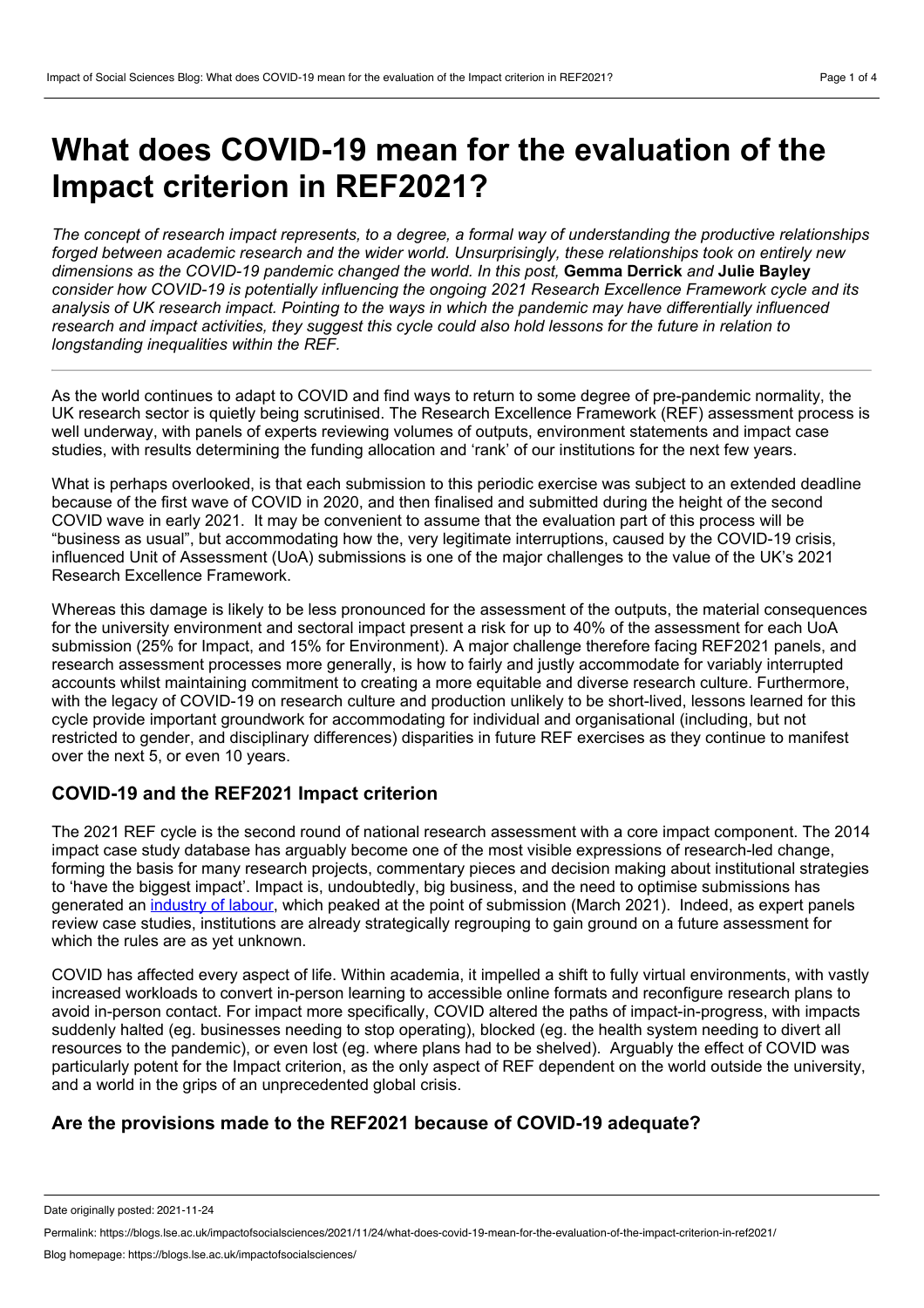Provision was made by REF to accommodate the challenges of the pandemic in two primary ways; (1) extensions to the submission deadline; and (2) the opportunity to provide a statement to explain how cases were affected by COVID, where such explanations were necessary for panels to make a fair judgement. Both provisions are extremely sensible, and address key practicalities of finalising a case study in this environment, but the COVID-19 crisis did not simply add a time lag to cases, nor can the full extent of mitigating circumstances be fairly communicated in a short accompanying statement. Although extensions helped the university sector prepare submissions, they did not acknowledge how COVID-19 may have fundamentally changed the narrative (and associated evidence) *within* the case study. We conceptualised three 'Types' of case study arising from these new circumstances, and have illustrated their impact trajectory in Figure 1:

*A. Those unaffected by COVID-19, having been completed before or unaltered by the pandemic and needing no evaluation adjustment;*

*B. Those continuing through the pandemic, which required authors to react to changing circumstances, and bringing to bear evaluative challenges in compensating for evidence no longer available (corroboration uncertainty) and comparisons to the counterfactual ('what would have been') against the claims within the ICS.*

*C. Those arising because of COVID-19, such as research being used in support of public health, requiring evaluative regulation on biasing topically compelling cases.*

Date originally posted: 2021-11-24

Permalink: https://blogs.lse.ac.uk/impactofsocialsciences/2021/11/24/what-does-covid-19-mean-for-the-evaluation-of-the-impact-criterion-in-ref2021/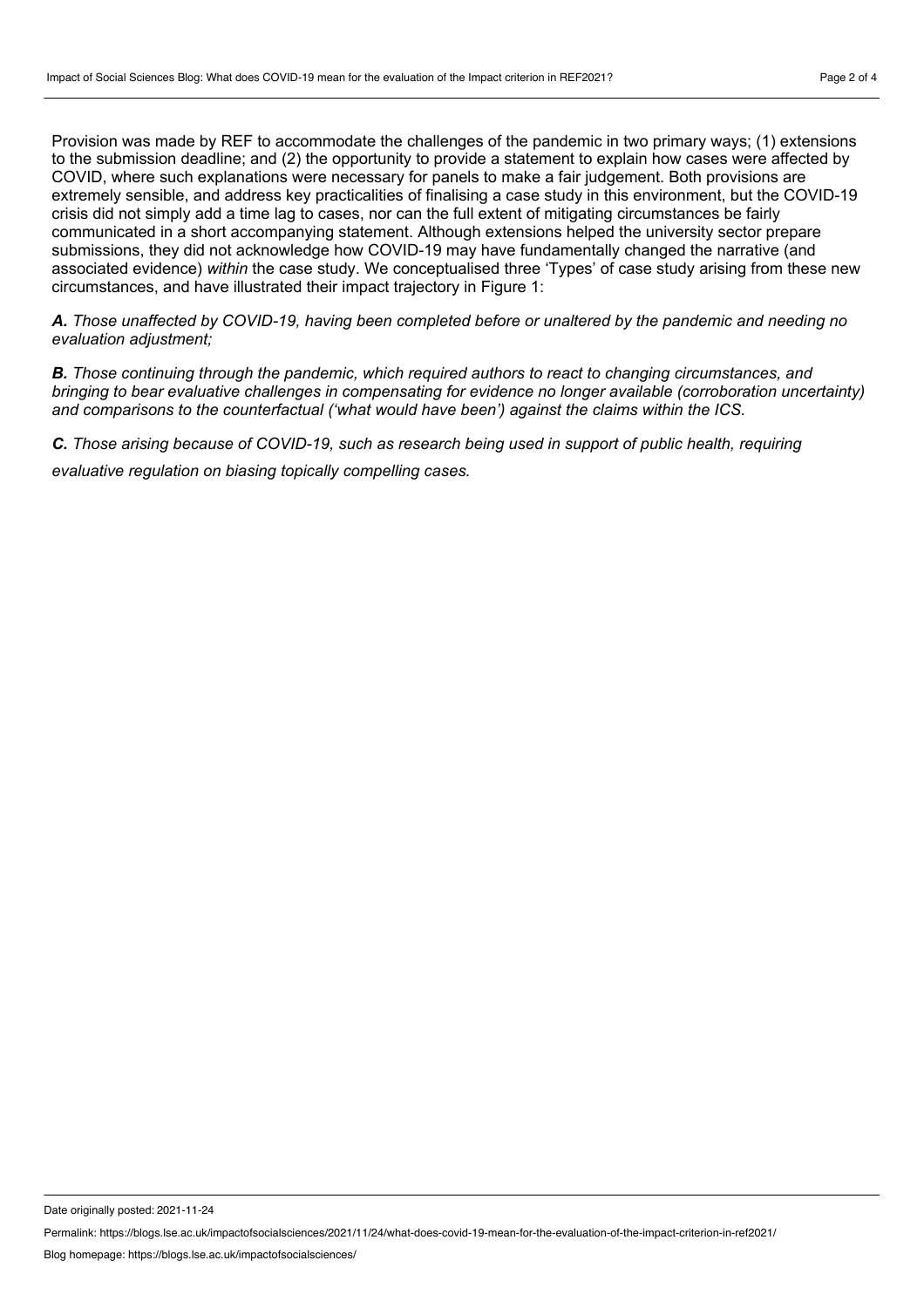This newly injected variability means that just judging what is on the page without considering how cases need to be differentially mitigated will introduce inequalities into the assessment process.

In addition, the challenges associated with fairly accommodating the effect of COVID-19 on ICS is made more difficult by the practical changes to accommodate social distancing and other practical restrictions. A shift to virtual assessments – however appropriate – risks undermining the sufficiency of panel deliberations, with peer interactions necessarily altering from more naturally emerging in-person interactions. This combination of the need to evaluate more varied types of ICS, accommodate new dimensions of topicality and 'course changed' cases, and do so in a virtual environment, is further compounded by the potential for evaluators to introduce their own bias on 'what counts' based on their individual experiences of the pandemic.

Date originally posted: 2021-11-24

Permalink: https://blogs.lse.ac.uk/impactofsocialsciences/2021/11/24/what-does-covid-19-mean-for-the-evaluation-of-the-impact-criterion-in-ref2021/